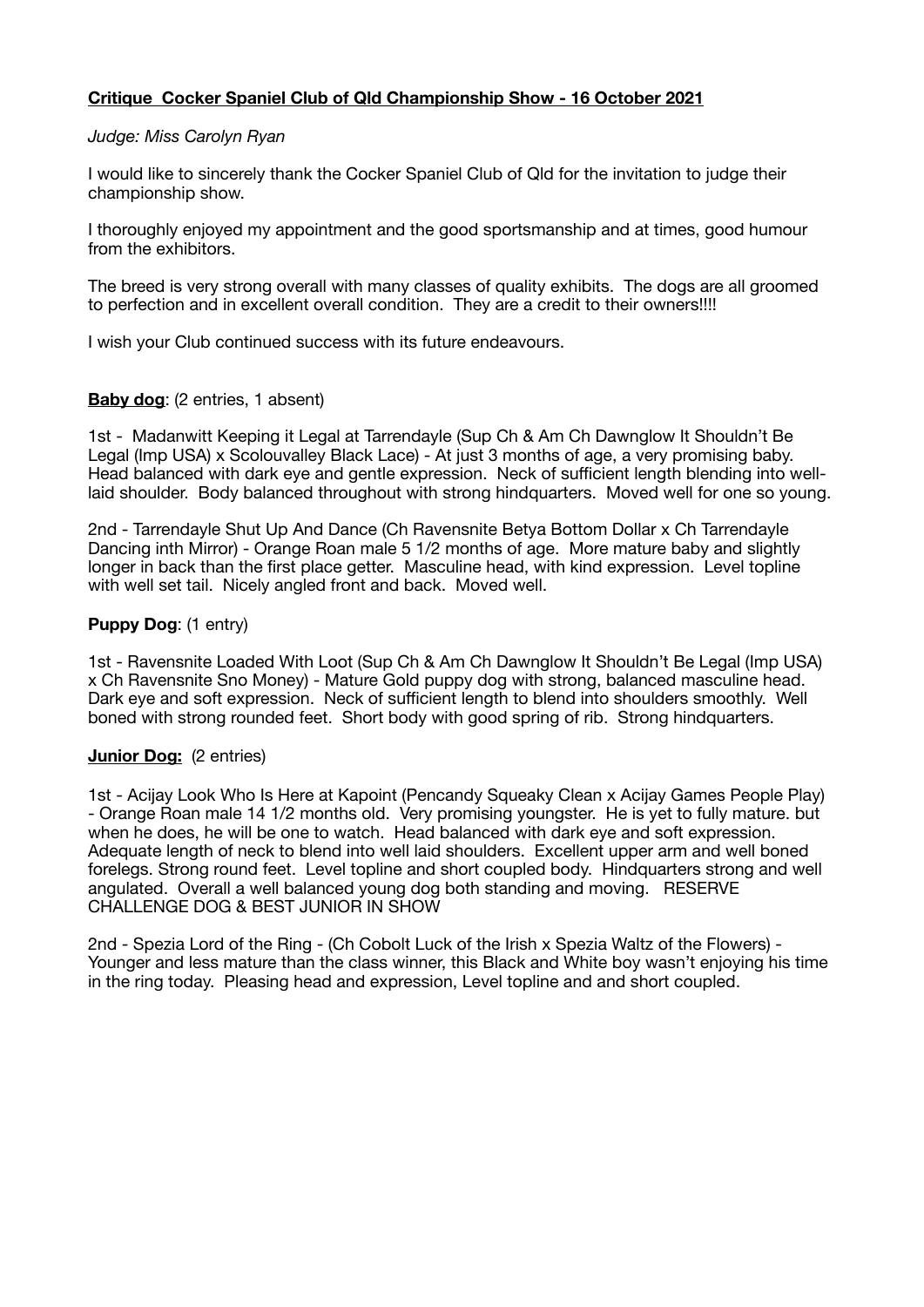### **Intermediate Dog: (2 entries)**

1st - Ch Tarrendayle This Cant Be Legal ( Sup Ch & Am Ch Dawnglow It Shouldn't Be Legal (Imp USA) x Ravensnite Kickstart My Heart) - Two year old Gold male. Strong masculine head. Neck of moderate length blending into his shoulders. Well boned with tight feet. Short coupled with level topline. Well angulated hindquarters. Well coated and pleasing presentation. BEST INTERMEDIATE IN SHOW

2nd - Spezia Irish By Design (Ch Cobolt Luck of the Irish x Seizia Touched By An Angel) - Younger than the first place winner, this Blue roan male lacks the maturity of the winner. Masculine head with pleasing expression. Carried himself well on the move. RUNNER UP INTERMEDIATE IN **SHOW** 

# **Australian Bred Dog**: (2 entries)

1st - Ch Kimkiera Who Dares Wins - (Pinewaite Perfect Match x Grand Ch Kimkiera Impossible Dreams) - Mature 5 year old blue roan male. A quality dog through and through from this balanced, masculine head with dark eye and melting expression, to his strong, short coupled body. Excellent bone and round feet. Well-laid shoulder and long upper arm. Well sprung ribs and well developed chest. Powerful, well turned stifle. Moved with strength and drive and merry action with wagging tail. Groomed and handled to perfection - CHALLENGE DOG & AUST-BRED IN SHOW

2nd - Ch Britebay Bobby Crocker - (Gr Ch Britebay Bush Tucker Man x Ch Britebay Black Bindi) - Mature 2 year old black dog. Strong masculine head of equal proportions. Dark eye with gentle expression. A little bit proud of his tail on the day. Well coated.

**Open Dog:** (2 entries, 1 absent)

1st - Ch Ravensnite Betya Bottom Dollar CA - (Ch & Am Gr Ch Dawnglow Man in Black (imp USA) x Ravensnite Brite N Breezy) - 4 1/2 year old Black dog. Another impressive male with gleaming black coat presented impeccably. Masculine head with soft expression. Well-boned forelegs right down to strong round feet. Short body and strong hindquarters. Moved with purpose covering ground efficiently.

**Veteran Dog: (1 entry)** 

1st - Ch Bolwarra Inspire (Ch Yunbeai Never Say Never) x Yunbeai I Even Better) - 9 year old Blue Roan dog. Lovely veteran in excellent condition. Balanced head with kind expression. Good length of neck blending into well laid shoulder. Nicely boned with strong feet. Forequarter and hindquarter balanced to give a level topline. Moved well for his age covering ground with ease. BEST VETERAN IN SHOW

CHALLENGE DOG: Ch Kimkiera Who Dares Wins

RESERVE CHALLENGE DOG: Acijay Look Who Is Here at Kapoint

\*\*\*\*\*\*\*\*\*\*\*\*\*\*\*\*\*\*\*\*\*\*\*\*\*\*\*\*\*\*\*\*\*\*\*\*\*\*\*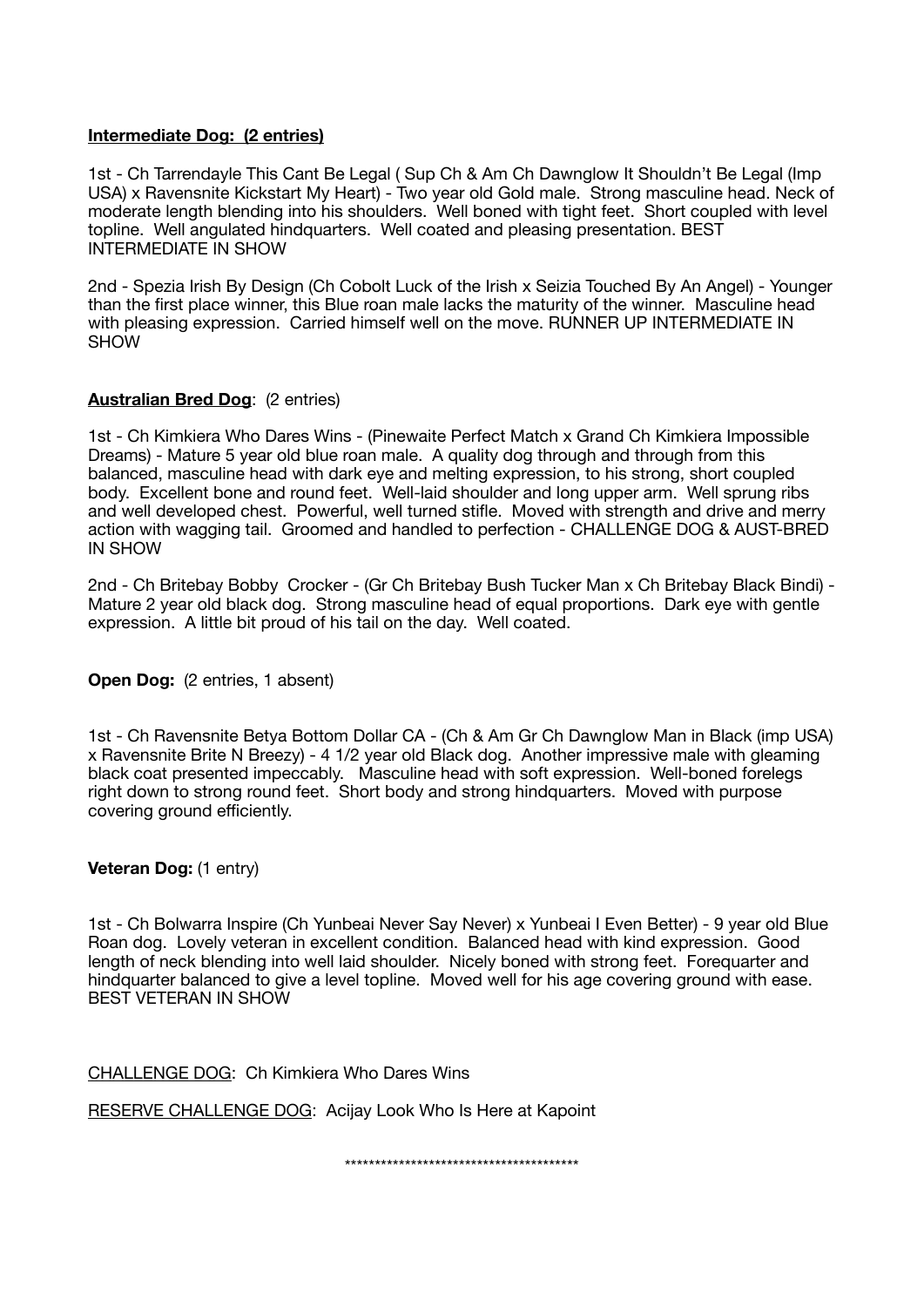#### **Baby Bitch:** (8 entries, 1 absent)

1st - Kimkiera Aim To Please (AI) - (Ch Ravensnite Betcha Bottom Dollar CA x Grand Ch Kimkiera Keep Up Appearances) - Black bitch who took my eye as soon as she stepped into the ring. Head balanced and feminine with equal proportions. Dark eye with melting expression. Good length of upper arm and excellent lay of shoulder. Short, strong body well-ribbed. Strong hindquarters. Moved well - BABY IN SHOW

2nd - Kimkiera Kiss Me Kate (AI) - (Ch Ravensnite Betcha Bottom Dollar CA x Grand Ch Kimkiera Keep Up Appearances) - Blue roan bitch, litter sister to the winner. All the same qualities however I preferred the forequarter of the winner. However very little to separate them!!! RESERVE BABY IN SHOW

3rd - Madanwitt That Aint Legal At Ravensnite - (Sup Ch & Am Ch Dawnglow It Shouldn't Be Legal (Imp USA) x Scolouvalley Black Lace) - 3 month old Gold baby. Unfortunate to come up against the older sisters who placed above her in the class. Very sweet head and expression . Neck blending smoothly into her shoulders. Lovely short body and level topline. Moved well for one so young.

### **Minor Bitch:** (2 entries, 1 absent)

1st - Amamoor Islands in the Stream - (Ch Totenkopf Dutch Spirit Maker (imp UK) x Amamoor Footprints in the Sand) - 8 month old Gold bitch. Feminine head with kind expression. Dark eye. Not showing a strong in topline at present. Strong hindquarter. Yet to gain her confidence in the ring.

### **Puppy Bitch:** (7 entries, 1 absent)

1st - Tarrendayle Catch And Kiss (Tarrendayle Kiss and Tell x Tarrendayle Gonna Catch Em All) very classy young bitch shown in excellent condition with gleaming black coat. Balanced head with sufficient stop, dark eyes with gentle expression. Well placed ears. Muscular neck flowing into well-laid shoulders. Sufficiently boned and excellent feet. Strong level top-line ending with tail correctly set just lower than the back. Hindquarters showing strength and well turned stifle. Covered ground on the move. - RESERVE CHALLENGE BITCH, RUNNER UP BEST IN SHOW, BEST PUPPY IN SHOW

2nd - Pinewaite Time To Tri (Spanriever Code Breaker x Pinewaite Beautiful Trauma) - Blue Roan and Tan bitch. Unfortunate to meet the winner of the class on the day. Very pretty girl. Balanced head with square muzzle. Neck of sufficient length blending nicely into strong forequarters. Well boned down to round feet. A little longer than the winner and not as strong in the topline at present. Well angled hindquarters Not as confident on the move as the winner.

3rd - Ravensnite Gimme All Ya Loot ((Sup Ch & Am Ch Dawnglow It Shouldn't Be Legal (Imp USA) x Ch Ravensnite Son Money) - Black bitch. Mature for her age. Balanced head with feminine kind expression. Dark eye. Strong neck. A little longer in back than the winner and I would prefer more length of leg. Well coated and presented to perfection. Moved with drive.

# **Junior Bitch:** (3 entries, 1 absent)

1st - Acijay Dressed To The Nines with Watervaal (Ch Pencandy Paw Patrol x Watervaal Dressed For Success) - Blue Roan bitch shown in excellent condition. Balanced head with dark eye and soft expression. Ears well feathered and of good length. Neck of sufficient length flowing into well laid shoulders. Forelegs well boned down to round feet. Level top-line and tail set on just below the level of the back. Strong hindquarters. Moved well.

2nd - Spezia Irish Snowflake (Ch Cobolt Luck Of The Irish x Spezia Waltz Of The Flowers) - Light Blue Roan bitch. Slightly younger and less mature than the winner. Soft expression, good length of neck flowing through to level top-line. Strong, well angulated hindquarters.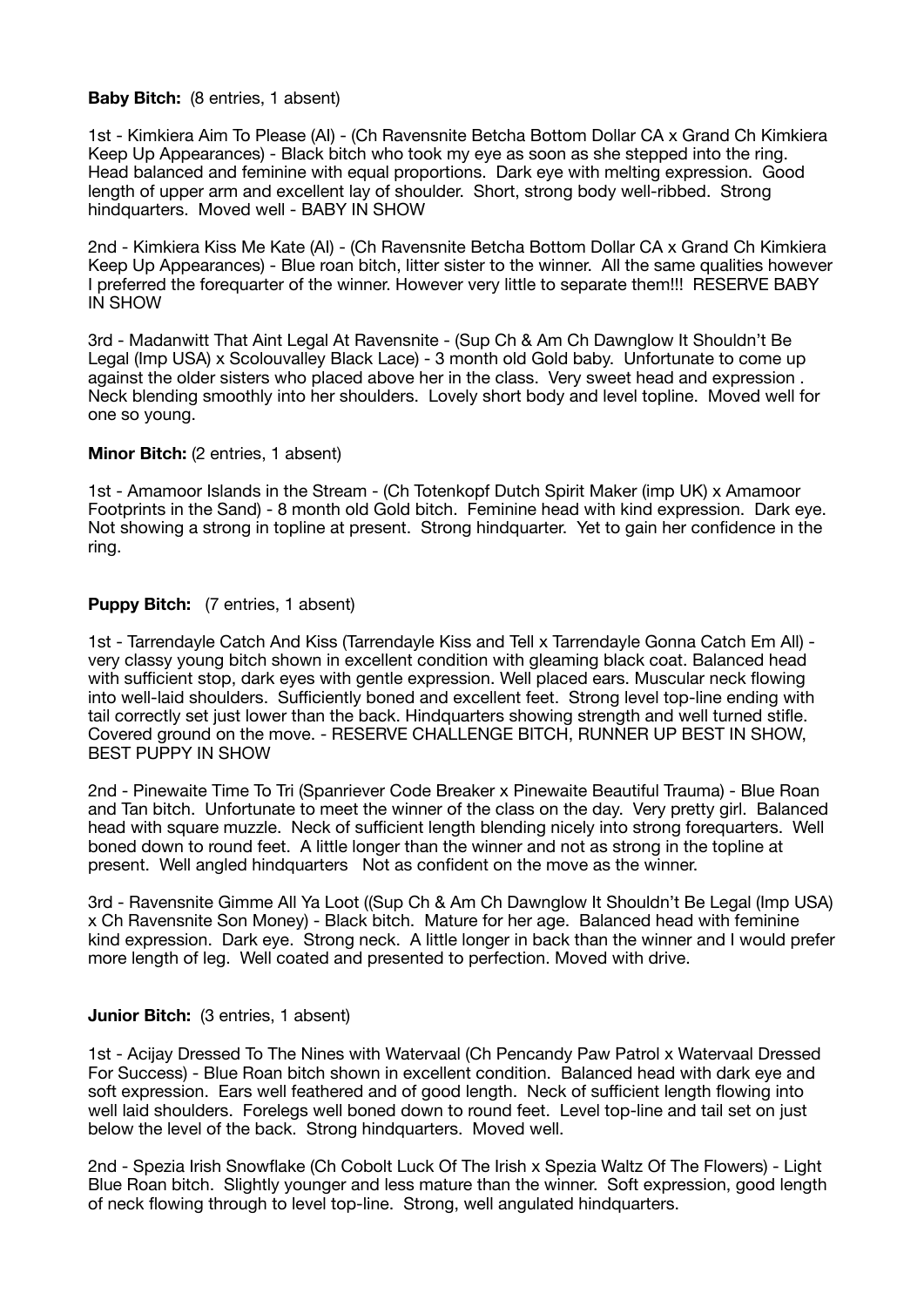### **State Bred Bitch:** (2 entries)

1st - Grand Ch Kimkiera Keepn Up Appearances ( Pinewaite Perfect Match x Grand Ch Kimkiera Impossible Dreams) - Super 6 year old Blue Roan bitch. Excellent head with dark eye, strong but feminine. Neck of sufficient length and strength. Blended into well laid shoulders and good length of upper arm. Forechest reaching to the elbow. Well boned legs and strong catlike feet. Strong hindquarters, well muscled with good turn of stifle. Level topline and well sprung ribs. Covered ground on the move and happily wagged her tail with merry action. Coat in excellent condition and groomed and handled to perfection. Happy to award her BEST EXHIBIT IN SHOW

2nd - Brayroan Spirit Of Soul (Spanriever Code Breaker x Brayroan Soul Chance) - 2 year old Blue Roan bitch. Carried herself well on the move. Sweet head and expression. Well boned. Strongly angled hindquarters. Shown in good coat and condition.

### **Aust Bred Bitch:** (4 entires)

1st - Pinewaite Beautiful Trauma (Sup Ch Belcroft Crazy For You x Ch Pinewaite Can Anybody Hear Me) - Blue Roan mature bitch shown in excellent coat. Head proportions balanced with good stop. Dark eyes with kind expression. Sufficient reach of neck blending into strong forequarter. Hindquarters well angled. Strong level topline both standing and on the move.

2nd - Millecent Dancing Blk Ivy (Sup Ch Barbet Back T You Jealous Ones x Ch Millecent Stars May Fly) - Black bitch with gleaming coat shown in excellent condition. Strong forequarters and hindquarters with a level topline. Powerful movement.

3rd - Brayroan Rhythm N Soul (Ch Pencandy Done N Dusted x Brayroan Soul Chance) - Very pretty girl with balanced head and good stop. Dark eye with soft expression. A little more upright on forequarter than the other place getters. Well turned stifle. Moved well.

#### **Open Bitch:** (6 entries, 1 absent)

1st - Ch Ravensnite Sno Money JC (Ch & Am Gr Ch Dawnglow Man In Black (imp USA) x Ch Manunga Sno Easy) - Mature Black bitch shown in excellent condition. Balanced head with good stop. Well feathered ears set in line with her dark eyes. Strong neck blending smoothly into her well laid shoulder. Good depth of chest. Nicely boned with tight feet. Strong hindquarters. Level topline. Moved well with merry action.

2nd - Ch Acijay Soul Sister of Pencandy (Ch Jayzander Soul Man at Pencandy ( Imp UK) x Aciyaj Tri N Catch Me CA) - Mature Blue Roan bitch. Strong but feminine head with good stop. Dark eye with soft expression. Forequarter and hindquarter in harmony. A little soft in topline. Moved well.

3rd - Ch Pinewaite Diamonds in the Sky (Sup Ch Belcroft Crazy for You x Ch Pinewaite Can Anybody Hear me) - another pleasing Blue Roan bitch, feminine throughout. Strong fore and rear but a little soft in topline. Excellent coat and condition. Moved well with drive.

CHALLENGE BITCH: Grand Ch Kimkiera Keepn Up Appearances

REVERSE CHALLENGE BITCH: Tarrendayle Catch And Kiss